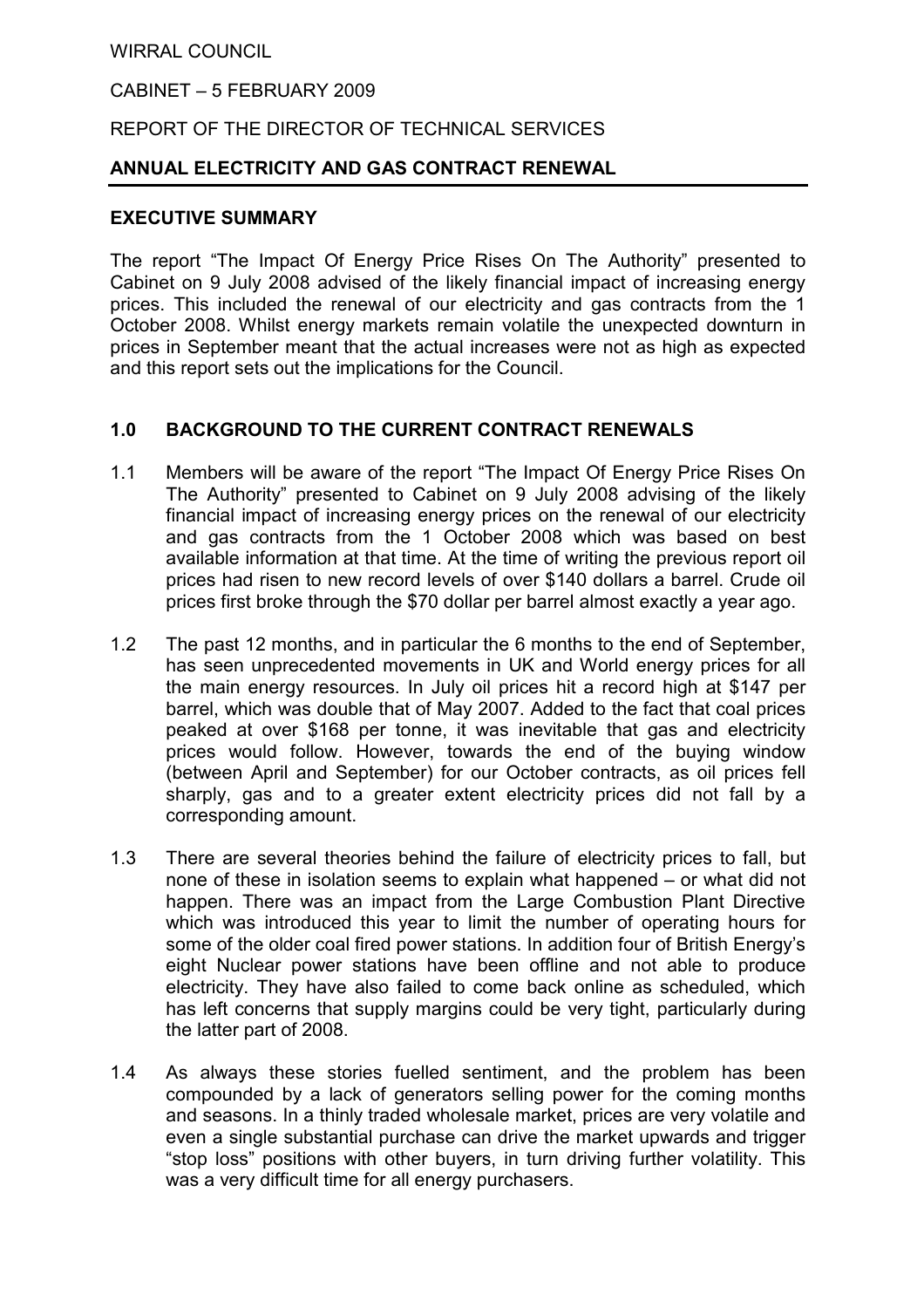# 1.5 Historical Wholesale Utility Price Movements:

The charts show how both electricity and gas prices have performed over the last four years and identifies the significant fall after September this year, the end of our six month buying period.



Index: Blue = 2005; Red = 2006; Green = 2007; Purple = 2008 (to date).

1.6 In recent weeks, due to the current national and international turmoil in financial markets and the resulting recessionary tendencies around the world the demand for oil has seen a drop in price to below \$40 dollars a barrel, the lowest price since July 2004. Although prices have recovered slightly since December 2008. Crude oil prices have slumped since rising to a record high of \$147 dollars per barrel in July on supply concerns. The Organisation of the Petroleum Exporting Countries (OPEC), in a bid to shore up falling prices, have cut production by a total of 4.2 million barrels per day to 24.8 million barrels in the last four months The latest cut came into effect on the 1<sup>st</sup> January 2009. However, the oil market has remained relatively stable, despite OPEC's decision to cut supply. It is envisaged that as markets recover so will oil prices and, against this background, any projections are likely to be volatile.

## 2.0 CONTRACT RENEWAL DETAILS

- 2.1 The energy content of the three contracts detailed below is purchased on our behalf by Utility Traders at Office of Government Commerce Buying Solutions (OGC-BS) over the preceding six months prior to renewal. The individual supplier then provides a dedicated customer service team to supply and administer a particular contract.
- 2.2 Under One Hundred Kilowatt Electricity Contract (UH): This contract is administered by British Gas Business on behalf of OGC-BS, and is provided for organisations with a maximum demand of less than 100kw of electricity per site.
- 2.3 Over One Hundred Kilowatt Electricity Contract (OH): This contract is administered by EDF Energy on behalf of OGC-BS, and is designed for organisations requiring over 100kw of electricity per site.
- 2.4 Natural Gas Contract (All Sites): This contract is administered by Corona Energy on behalf of OGC-BS, and supplies all sites with natural gas.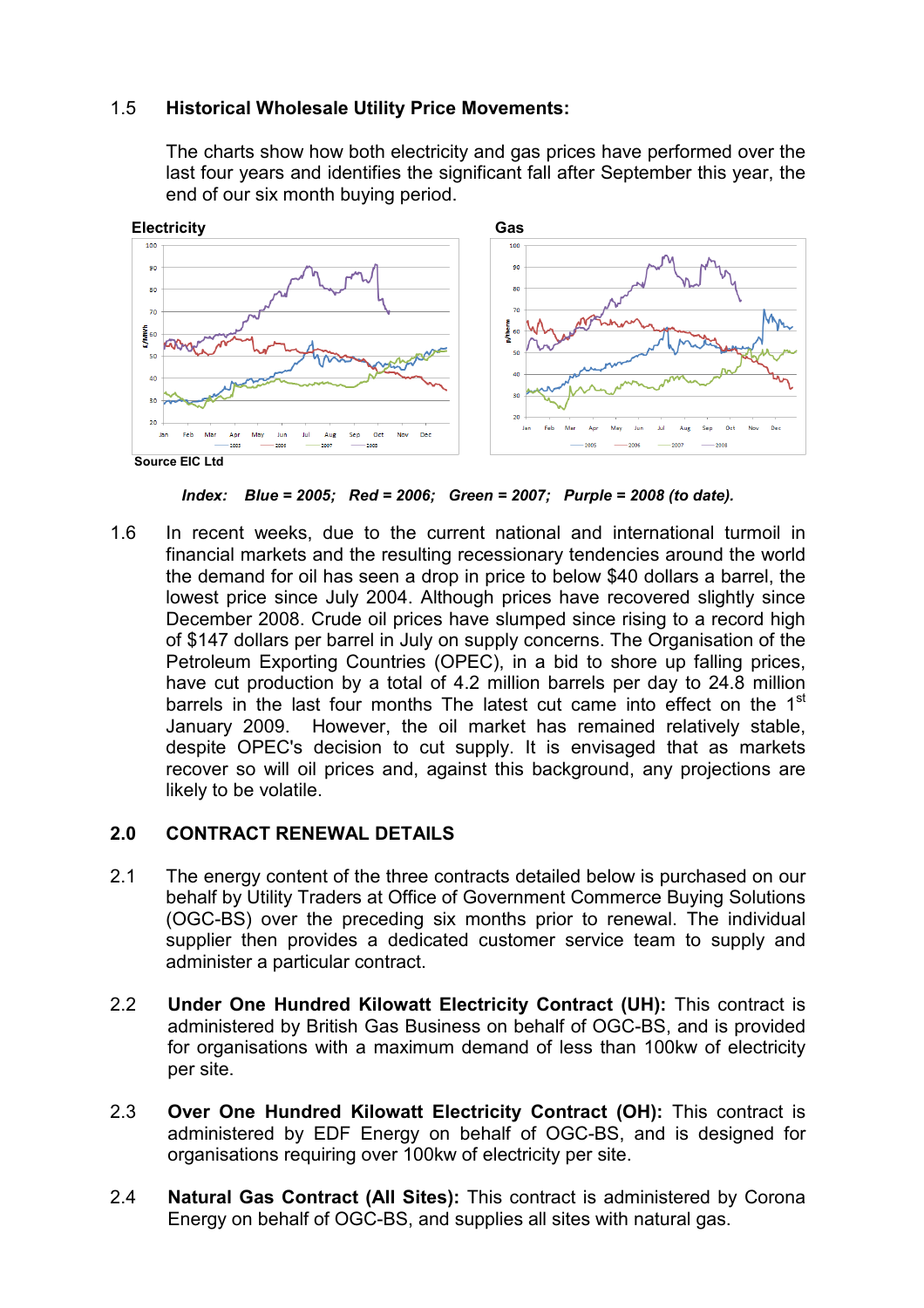- 2.5 All three contracts operate for a period of twelve months from October to September each year when the prices will be reviewed\renewed by OGC-BS.
- 2.6 Due to the continued extreme volatility within the energy market, all three contracts saw significant price rises not previously experienced by the Council. Due to the flexible method of procurement used by OGC-BS they were able to reduce the expected high prices by deferring the completion of the purchases until the end of September, this is the reason for the late publication of prices.
- 2.7 As there are several tariff structures within the UH and Gas contracts based on operational profiles and each site within the Gas and OH contracts are individually priced based on various detailed information therefore the average price increase for each contract is UH contract 71%, OH contract 90% (giving a combined average electricity increase of 75%) and 92% for the Gas contract.

# 3.0 EQUAL OPPORTUNITIES IMPLICATIONS

3.1 There are no equal opportunities implications in this report.

## 4.0 PLANNING AND ANTI-POVERTY IMPLICATIONS

4.1 There are no planning and anti-poverty implications in this report.

## 5.0 COMMUNITY SAFETY IMPLICATIONS

5.1 There are no community safety implications in this report.

## 6.0 HUMAN RIGHTS IMPLICATIONS

6.1 There are no local human rights implications arising from this report.

## 7.0 LOCAL AGENDA 21 IMPLICATIONS

7.1 As a result of renewing these electricity contracts, the Council continues to obtain the indirect benefits of 100% green electricity which continues to reduce our emissions by approximately 14,500 tonnes per year.

## 8.0 ACCESS TO INFORMATION ACT

8.1 There are no implications under this heading.

## 9.0 LOCAL MEMBER SUPPORT IMPLICATIONS

9.1 There are local Member implications for all Wards arising from this report.

## 10.0 FINANCIAL AND STAFFING IMPLICATIONS

10.1 In summary departments have previously contained, as far as possible, the variation between actual spend and the budget available for energy in 2007/08. As set out in the table, based on the previously agreed street lighting contract and the new electricity and gas contracts, spend will exceed the currently available budget.